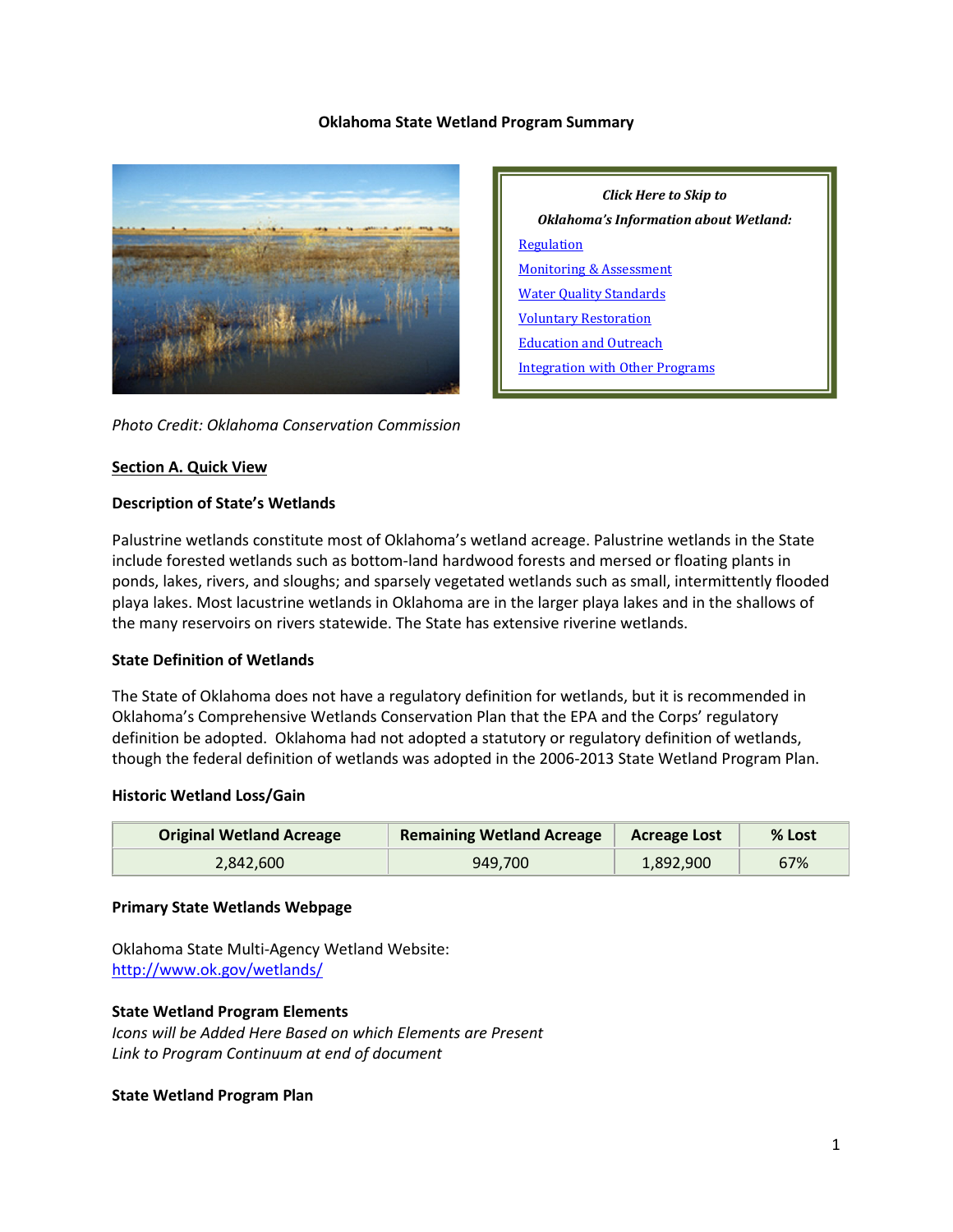The state will be working to update the Oklahoma's Wetland Program Plan (2006-2018) in the coming year:<http://water.epa.gov/type/wetlands/upload/ok-cc-wpp.pdf>

## **No Net Loss/Net Gain Goal**

The goal stated in Oklahoma's Comprehensive Wetlands Conservation Plan is as follows: "The goals of the State of Oklahoma are to conserve, enhance, and restore the quantity and biological diversity of all wetlands in the state." An objective within Oklahoma's Comprehensive Wetlands Conservation Plan states: "To establish a net-gain wetlands policy for state-owned lands and a no-netloss policy for state-funded projects to encourage the restoration, enhancement, and creation of wetlands."

## **State Resources for Wetland Work**

| <b>State</b><br><b>Name</b> | Core element #1:<br><b>Regulation</b>                                                  | <b>Core Element #2:</b><br><b>Monitoring and</b><br>Assessment* | <b>Core Element #3:</b><br><b>Wetland Water</b><br><b>Quality Standards</b>                            | <b>Core Element #4:</b><br><b>Voluntary</b><br>Wetland<br><b>Restoration</b>                                 |
|-----------------------------|----------------------------------------------------------------------------------------|-----------------------------------------------------------------|--------------------------------------------------------------------------------------------------------|--------------------------------------------------------------------------------------------------------------|
| <b>Agency</b>               | OK DEQ                                                                                 | <b>OK Conservation</b><br>Commission                            | <b>Water Resources</b><br><b>Board</b>                                                                 | <b>OK Conservation</b><br>Commission                                                                         |
| <b>Sources</b>              | Information unavailable                                                                | Information<br>unavailable                                      | Information<br>unavailable                                                                             | Information<br>unavailable                                                                                   |
| <b>Amount</b>               | Funding for part of one<br>staff person to conduct 401<br><b>Certification Program</b> | Information<br>unavailable                                      | A large<br>commitment to<br>develop draft<br>standards<br>(employee time,<br>multi-agency<br>meetings) | 403b funding for<br>restoration in<br>three watersheds;<br>develop database<br>with online<br>mapping portal |
| <b>Staffing</b>             | 0.5 FTE                                                                                | $<$ o.10 FTE Staff +<br>0.50 PhD Student                        | Parts of 10 staff<br>positions                                                                         | 0.5 FTE                                                                                                      |
| <b>Agency</b>               |                                                                                        | OK Water<br><b>Resources Board</b>                              | <b>OK Conservation</b><br>Commission                                                                   | Department of<br>Wildlife                                                                                    |
| <b>Sources</b>              |                                                                                        | $< 0.5$ FTE                                                     | Information<br>unavailable                                                                             | Information<br>unavailable                                                                                   |
| <b>Amount</b>               |                                                                                        | Information<br>unavailable                                      | Information<br>unavailable                                                                             | Information<br>unavailable                                                                                   |
| <b>Staffing</b>             |                                                                                        | Information<br>unavailable                                      | Participation in<br>meetings etc.                                                                      | 1+ FTE (technical<br>assistance with<br>partner programs<br>+ restoration on<br>management areas             |

\*Monitoring and assessment work is also supported by multiple Oklahoma universities (1-2 FTE total)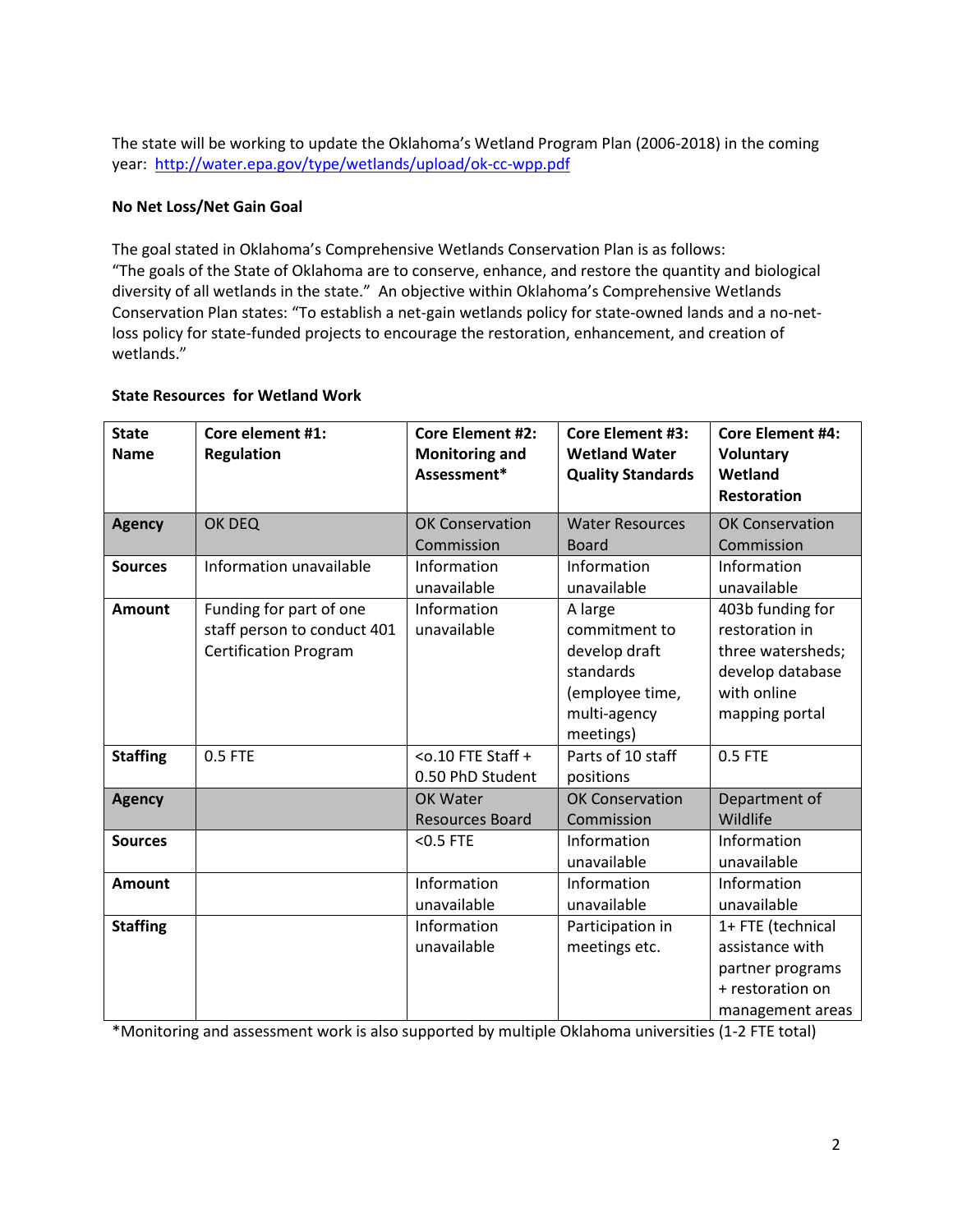### **State Permitting Fees**

| <b>State Permitting Fee</b> | <b>State Name</b> |
|-----------------------------|-------------------|
| Yes/No                      | <b>YES</b>        |
| Amount (range)              | \$100             |
| Agency                      | OKDEQ             |

### **Innovative Features**

Oklahoma has adopted a multi-institutional collaborative approach to wetland work in the state, which has included the development of a multi-stakeholders *Wetland Working Group*. The Group was established as part of the 1990 Legislative directive to develop a wetland management strategy for Oklahoma. The group serves as a forum for information and technology sharing between groups within the wetlands arena. This interagency working group, comprised of tribal, state, local and federal entities, continues to meet to coordinate efforts to conserve, enhance, and restore the quantity and biological diversity of Oklahoma's wetland resources by implementing the state plan. Group process has allowed for the incorporation of comments, development of a strong wetland program plan and consensus support for such initiatives as the state's currently proposed wetland water quality standards.

## **Models and Templates**

For the state's most recent programs, models and templates, check out: [http://www.ok.gov/wetlands/.](http://www.ok.gov/wetlands/) New information will be posted as available for all core element projects and others.

## <span id="page-2-0"></span>**Section B. Regulation**

## **How are Wetlands Regulated in Oklahoma?**

Oklahoma protects wetland resources primarily through the efforts of four agencies: the Oklahoma Department of Wildlife Conservation (ODWC), the Oklahoma Department of Environmental Quality (ODEQ), the Oklahoma Water Resources Board (OWRB), and the Oklahoma Conservation Commission (OCC). The state also operates the *Oklahoma Wetlands Working Group*, which includes all of the state agencies involved in wetlands protection, as well as local, federal, and tribal authorities. The Working Group meets on a quarterly basis to coordinate efforts to conserve, enhance, and restore the quantity and biological diversity of Oklahoma's wetland resources. The group is guided by the state's Comprehensive Wetlands Conservation Plan, as is much of the wetlands work in Oklahoma.

The Oklahoma Department of Environmental Quality (DEQ) is responsible for a limited wetlands regulatory program that is implemented through 401 water quality certification. DEQ conducts Clean Water Act Section 401 Water Quality Certification reviews for projects requiring Clean Water Act Section 404 permits from the United States Army Corps of Engineers (USACE). Certification reviews determine whether a proposed discharge will comply with Oklahoma water quality standards. DEQ also conducts other permitting (FERC, etc.)

The Oklahoma Conservation Commission (OCC) is designated as the lead agency for wetlands planning and development of a wetlands strategy. OCC submits determinations for federal projects (e.g. sign-off on NEPA reviews) which are submitted to the Corps as part of the review process. OCC is also responsible for organizing the interagency "Oklahoma's Wetlands Workgroup". The goal of the Oklahoma Wetlands Program is to provide assistance with wetland related issues for Oklahomans.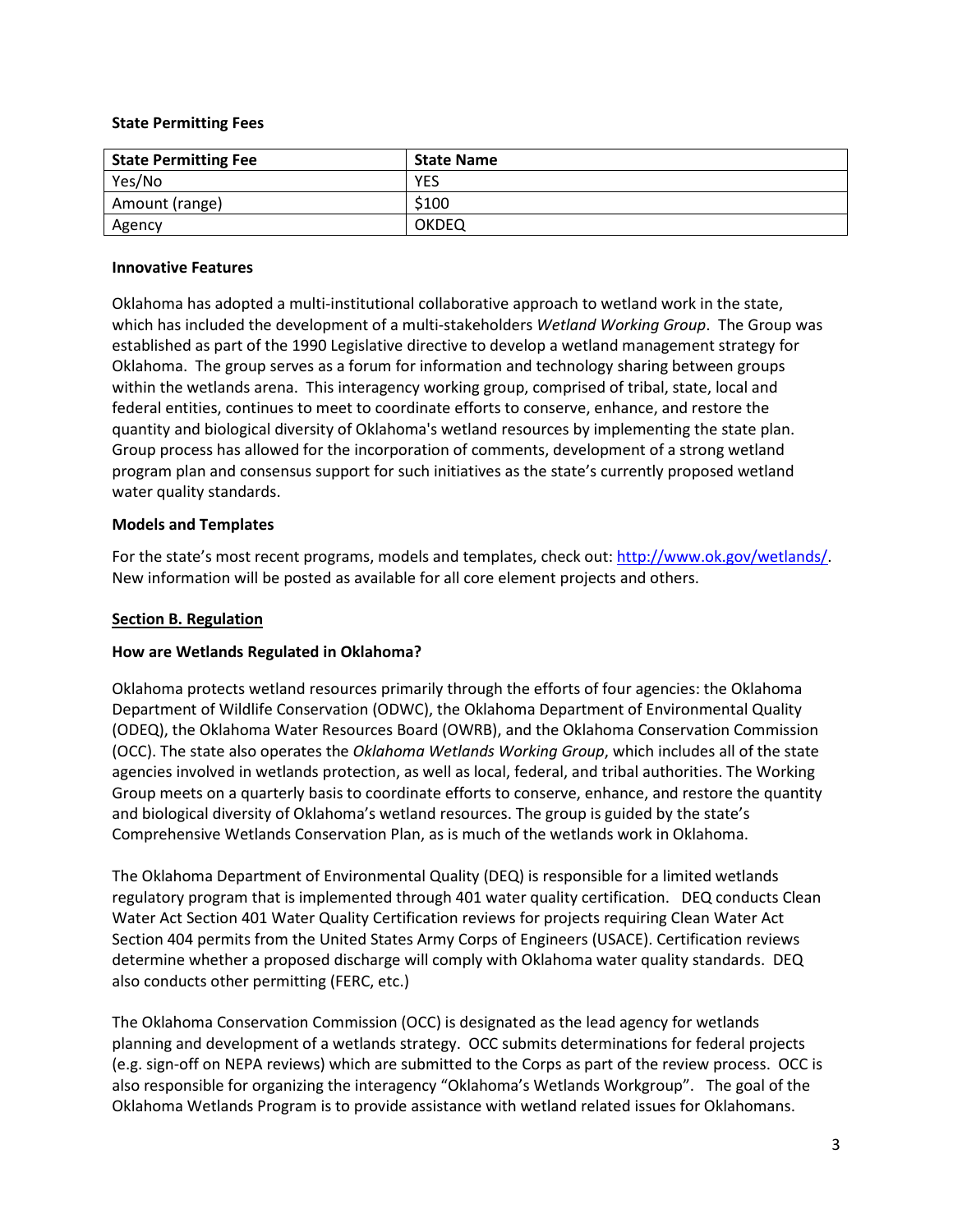Many state and federal agencies and tribal governments are involved in different aspects of wetland management, regulation and restoration.

The Oklahoma Water Resources Board (OWRB) is responsible for the state water quality standards, coordinating the National Flood Insurance Program, and the management and administration of water rights for both streams and groundwaters in Oklahoma.

### **Wetland Delineation**

| <b>Delineation Guidance</b>                            | Yes | No | <b>Detail</b>                                                                                       |
|--------------------------------------------------------|-----|----|-----------------------------------------------------------------------------------------------------|
| Use State's Own Method                                 |     | х  |                                                                                                     |
| Use Corps' 87 Manual and<br><b>Regional Supplement</b> |     |    | Although the Corps is responsible for all delineations,<br>this method is described in the Oklahoma |
|                                                        |     |    | Comprehensive Wetlands Conservation Plan                                                            |
| Other (Please describe)                                |     | х  |                                                                                                     |

### **Evaluation Methodology**

Oklahoma does not currently have an evaluation methodology and defers to the Corps for evaluation.

### **Exempted Activities**

Same as federal.

### **Special Provisions for Agriculture and Forestry**

Same as federal.

#### **Penalties and Enforcement**

Done by the Corps through the Section 404.

#### **Permit Tracking**

The Corps tracks all permits in the state; however ODEQ does maintain an informal database of all 401 Certification applications and approvals by the state. The database is maintained in ACCESS.

#### **State General Permit (statewide vs. regional coverage)**

| <b>Permit Coverage</b>          | Yes | <b>No</b> | <b>Detail (Type of Permit)</b> |
|---------------------------------|-----|-----------|--------------------------------|
| Regional General Permit         |     |           |                                |
| <b>Statewide General Permit</b> |     | v<br>Λ    |                                |

#### **Assumption of 404 Powers**

| <b>Assumption Status</b>         | Yes | <b>No</b> | <b>Detail</b> |
|----------------------------------|-----|-----------|---------------|
| Assumed                          |     |           |               |
| <b>Working Toward Assumption</b> |     |           |               |
| <b>Explored Assumption</b>       |     |           |               |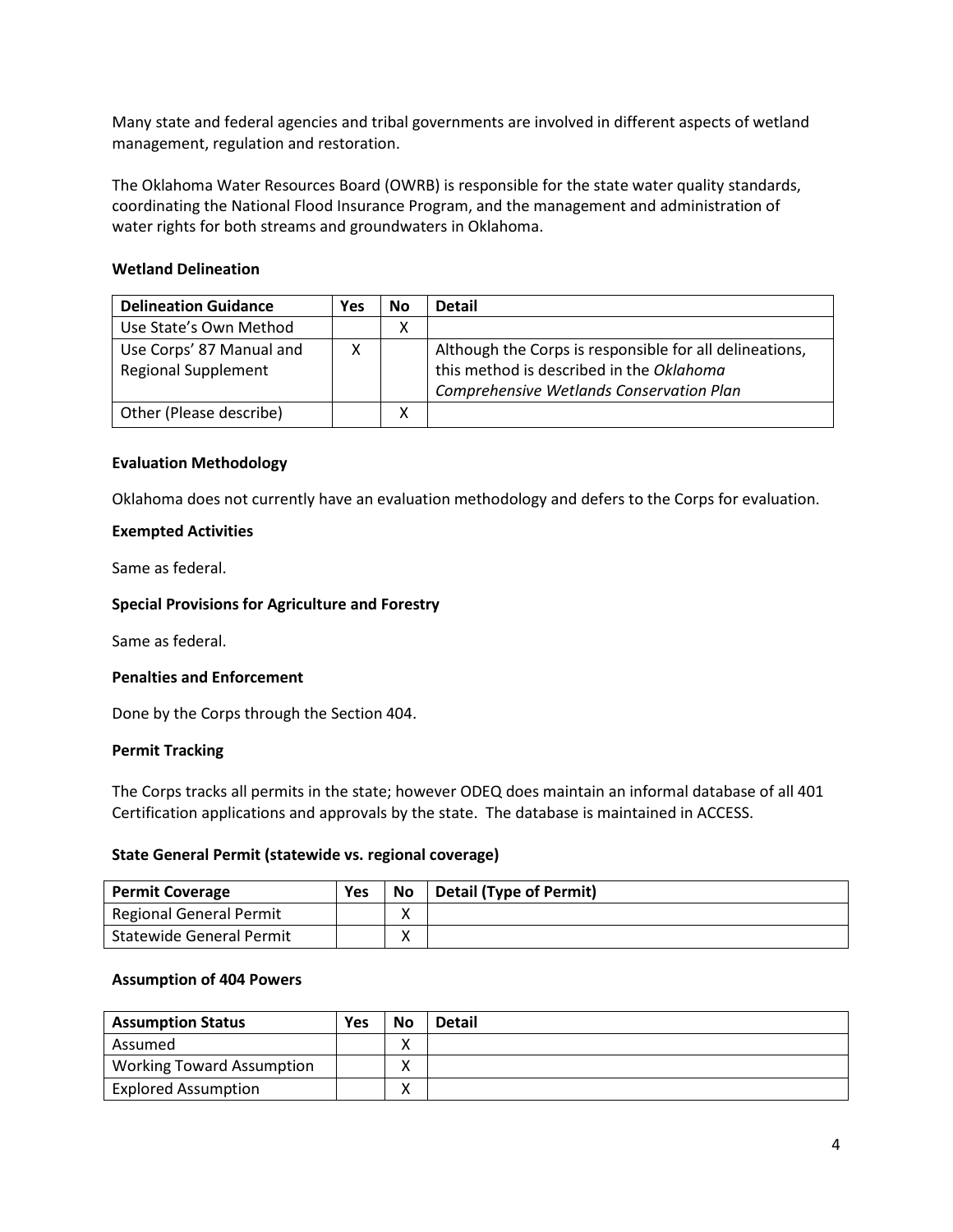## **Joint permitting**

Arizona has a joint public notice process with the Corps for individual 404 permit applications.

## **Special Area Management Plans and Advanced Identification Plans**

None.

## **Buffer Protections**

Although the state does not have a formal wetland buffer protections; the state does:

- Encourage voluntary participation in a program that encourages fencing off areas (this is not a wetland-specific program, but includes wetlands as appropriate).
- Encourages the inclusion of wetland buffers for 319 projects for non-regualtory sites
- Buffer protections are provided for "special waters" through the stormwater program, some of which may include wetlands.

## **Mitigation Policy**

Oklahoma currently does not have a state wetland mitigation policy. All mitigation is managed by the Corps. However, the state has been involved in making recommendations for an update to the Corps' mitigation policies, which are expected to be reviewed and approved in 2015.

## **Mitigation Database**

The Corps utilizes the national RIBITS database.

## <span id="page-4-0"></span>**Section C. Monitoring and Assessment**

## **Agency Responsible for Wetland Monitoring and Assessment**

In Oklahoma, there is currently no formal monitoring and assessment program for wetlands. However, the state has been actively working to better characterize the wetland resources throughout the state.

The Oklahoma Conservation Commission (OCC) is responsible for assessing, and evaluating waters of Oklahoma to determine the impacts of NPS pollution. To accomplish this goal, OCC conducts the Nonpoint Source Assessment Program to determine the overall aquatic health of streams across the State. In general, OCC assesses water quality, stream habitat and stream aquatic communities to evaluate beneficial use support and to identify impacts from nonpoint source pollution. OCC stream assessments are related to specific education or demonstration projects and occur under EPA approved Quality Assurance Project Plans.

One of the state's primary assessment programs is the Rotating Basin Monitoring Program. The OCC relies on the assistance of several federal and state partners to review and supplement monitoring efforts. These partners are essential to the overall success of the state's NPS Assessment Program as they monitor the larger streams and rivers, lakes and groundwater. The results of assessments are used in planning the focus of the Nonpoint Source Program, and are also used to draft the Nonpoint Source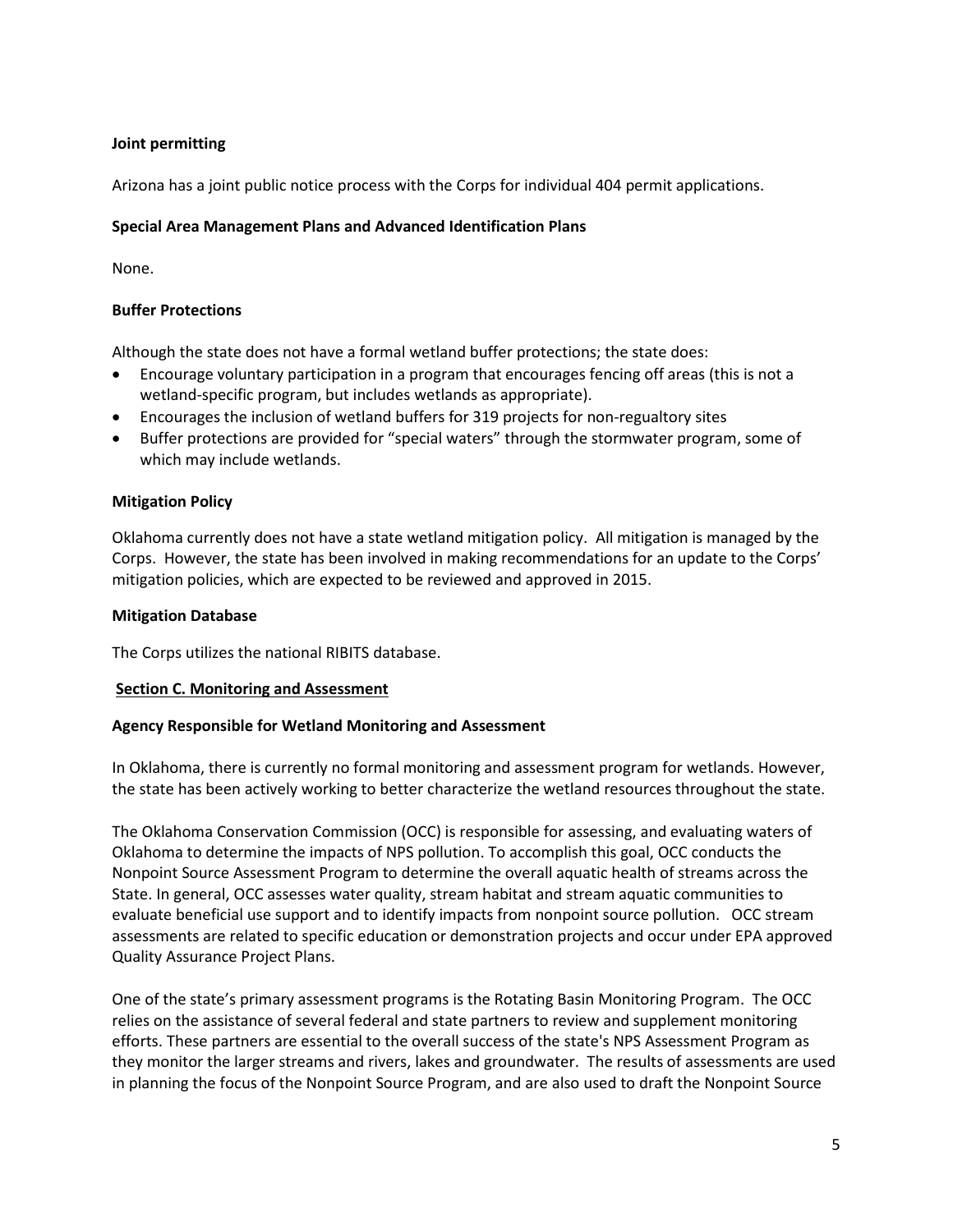Assessment Report. OCC assessments follow peer and EPA approved Standard Operating Procedures. Collected data are stored on the national water quality STORET database at EPA.

Additionally, Oklahoma Water Resources Board administers a Beneficial Use Monitoring Program (BUMP). Monitoring Section staff direct Oklahoma's Beneficial Use Monitoring Program. BUMP, created in 1998, is the state's first truly comprehensive water quality monitoring effort. Data provided by the program plays an essential role in the state's water quality management decision-making process by helping to identify waters experiencing impairments as well as the cause of declining water quality. The project specifically is designed to look at long-term trends. For more information about BUMP, go to: <http://www.owrb.ok.gov/quality/monitoring/monitoring.php>

## **Mapping/Inventory**

A major initiative in the state has been the remapping of the state's wetlands. The U.S. Fish and Wildlife Service (FWS) has completed its National Wetlands Inventory mapping program for the state, classified by Cowardin et al., 1979. However, the state's NWI maps have been determined to be highly inaccurate due to both mapping during the dry season and a range of areas that are hard to map (e.g. bottomland flatwoods). Wetlands are now being remapped on a watershed-by-watershed basis. The new maps will be posted on the Oklahmo wetland website and are being incorporated into the NWI website as well. All maps have processed through the QA/QC process required by NWI. These new maps are part of a larger initiative designed to prioritize restoration and other activities based on need.

In addition to the NWI maps, several educational components have also been developed. These are special project maps for the [Ames Closed Depression,](http://www.owrb.ok.gov/learn/wetlands/vtour/ames/index.php) the [Arcadia Lake Riparian Area,](http://www.owrb.ok.gov/learn/wetlands/vtour/arcadia/index.php) [Cloud Creek](http://www.owrb.ok.gov/learn/wetlands/vtour/cloudcrk/index.php)  [Riparian Area,](http://www.owrb.ok.gov/learn/wetlands/vtour/cloudcrk/index.php) the [High Plains Playa](http://www.owrb.ok.gov/learn/wetlands/vtour/hp/index.php) , [Little River National Wildlife Refuge](http://www.owrb.ok.gov/learn/wetlands/vtour/lrf/index.php) (forested )[, Little River National](http://www.owrb.ok.gov/learn/wetlands/vtour/lrs/index.php)  [Wildlife Refuge](http://www.owrb.ok.gov/learn/wetlands/vtour/lrs/index.php) (swamp/marsh), [Okmulgee Wildlife Management Area](http://www.owrb.ok.gov/learn/wetlands/vtour/oko/index.php) (oxbow) and [Okmulgee Wildlife](http://www.owrb.ok.gov/learn/wetlands/vtour/okr/index.php)  [Management Area](http://www.owrb.ok.gov/learn/wetlands/vtour/okr/index.php) (riparian).

Finally, the USDA Natural Resources Conservation Service (NRCS) has also completed its wetlands mapping project in response to the Farm Bill wetlands provisions, these maps are housed in the local conservation district offices

## **State Wetland Mapping Public Portal**

In 2015, Oklahoma will be placing its new maps on its multi-agency website: [http://www.ok.gov/wetlands.](http://www.ok.gov/wetlands) Currently, the Oklahoma Water Resource Board provides public access to Oklahoma's NWI maps via the following website: [http://www.owrb.ok.gov/learn/wetlands/NWImaps.php.](http://www.owrb.ok.gov/learn/wetlands/NWImaps.php)

## **Overall Wetland Gain/Loss Tracking System**

The state does not currently have a tracking system for wetland gain/loss. However, the state is hoping to develop this capacity in the coming year. At this time, the state does not have the data to conduct a comparative analysis of gains and losses.

## **Wetland Classification and Assessment**

The state does not currently have a formal wetland classification and assessment system. However, the state is in the process of completing the development of the Oklahoma Rapid Assessment Method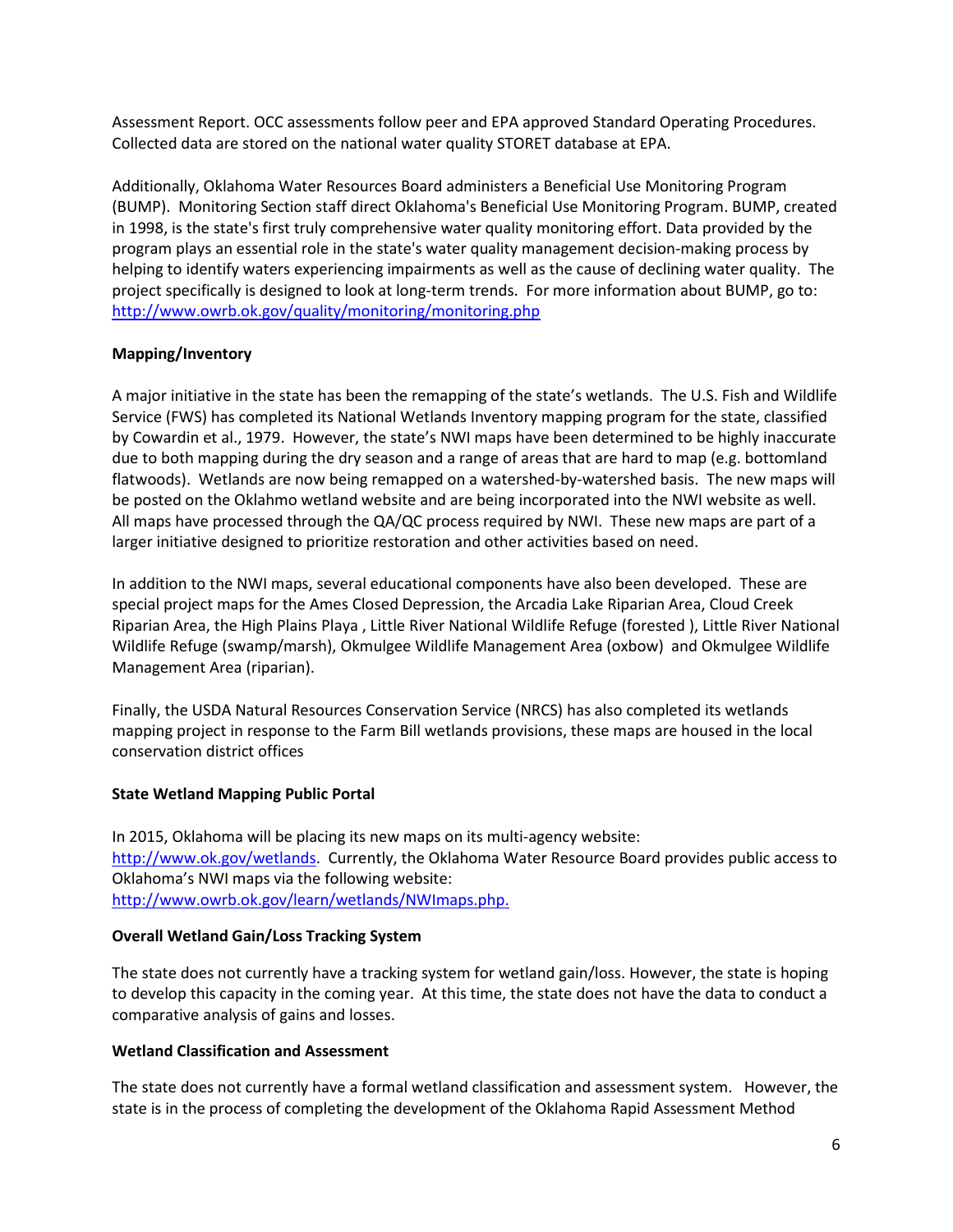(OKRAM). The state also has a hydrogeomorphic (HGM) classification system and HGM based wetland inventories have been developed for wetlands based on system hydrology and geomorphology for the Cross Timbers and Central Great Plains Ecoregions of Oklahoma (Brinson 1993, Dvorett et al. 2012). The state is in the process of developing additional tools to assess wetlands in the state. OCC is the lead agency for the completion of these actions. HGM studies have been completed for approximately 75% of the state.

## **Statewide Wetland Monitoring Plan**

Oklahoma is in the process of developing a monitoring and assessment program and plans. Details of this ongoing process can be found in the state's wetland program plan under monitoring and assessment goals [\(http://water.epa.gov/type/wetlands/upload/ok-cc-wpp.pdf\)](http://water.epa.gov/type/wetlands/upload/ok-cc-wpp.pdf). The state's goal is to look at wetland gain, loss and condition using a probabilistic design with field validation. However, the state must first develop a method that works across the state.

## **Wetland Monitoring and Assessment Characteristics**

| ∟evel    | None | Level 1     | Level 2     | Level 3     |
|----------|------|-------------|-------------|-------------|
| Oklahoma |      | Jnder       | Under       | Stalled in  |
|          |      | development | development | development |

| Type            | None | IBI                               | Condition            | Functional     |
|-----------------|------|-----------------------------------|----------------------|----------------|
| <b>Oklahoma</b> |      | <b>Floristic Quality</b><br>Index | Under<br>development | Well-developed |

| Freguency       | <b>None</b> | <b>Project Specific</b> | Ongoing |
|-----------------|-------------|-------------------------|---------|
| <b>Oklahoma</b> |             |                         |         |

## **Participation in National Wetland Condition Assessment**

| <b>NWCA Study Type</b>             | Yes | Nο |
|------------------------------------|-----|----|
| <b>National Study</b>              |     |    |
| <b>State Intensification Study</b> |     |    |

*Note*: Oklahoma is hoping to participate in an intensification study during the 2016 NWCA.

## <span id="page-6-0"></span>**Section D. Water Quality Standards**

## **Wetland and Water Quality Standards**

| <b>Type</b>            | <b>None</b> | <b>Use Existing</b><br><b>WQ</b><br><b>Standards</b> | <b>In Process</b> | Adopted | <b>Future</b><br><b>Direction</b> |
|------------------------|-------------|------------------------------------------------------|-------------------|---------|-----------------------------------|
| Wetland-specific       |             | Χ                                                    | Λ                 |         |                                   |
| <b>Designated Uses</b> |             |                                                      |                   |         |                                   |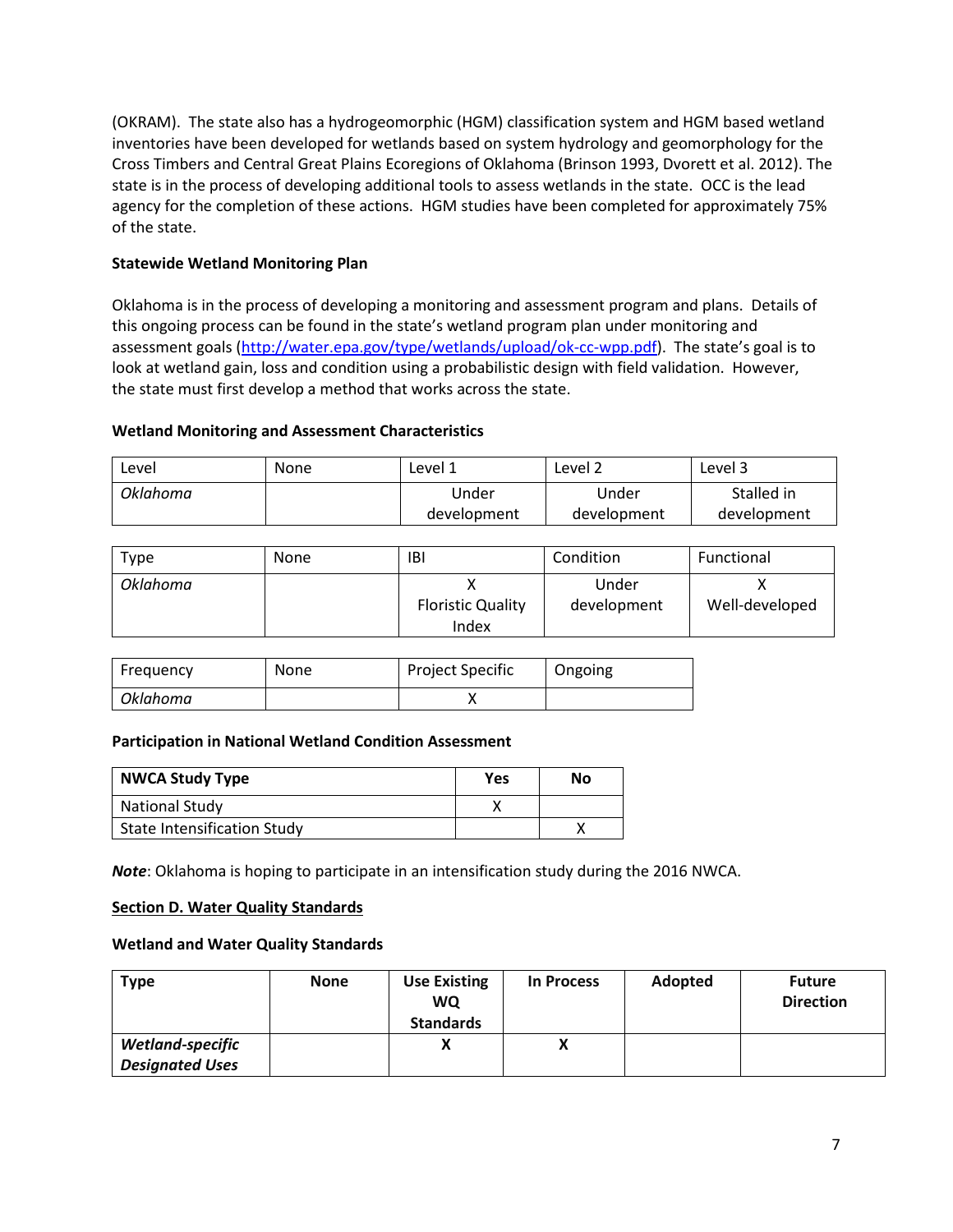| Narrative criteria in<br>the standards to<br>protect designated<br>wetland uses                                    | X | X |  |
|--------------------------------------------------------------------------------------------------------------------|---|---|--|
| Numeric criteria in<br>the standards<br>based on wetland<br>type and location<br>to protect the<br>designated uses | X | X |  |
| Anti-degradation<br>policy includes<br>wetlands                                                                    | X | X |  |

**Description:** Currently, water quality standards for wetlands default to warm water aquatic community standards. However, the Oklahoma Water Resources Board (OWRB) and the Oklahoma Wetlands Technical Work Group are working to develop water quality standards designed specifically for wetlands.

## <span id="page-7-0"></span>**Section E. Voluntary Wetland Restoration**

## **Types of Wetland Restoration Work Funded by the State:**

| <b>Type of Work</b>             | <b>YES</b> | NO. | <b>Description</b>                                  |
|---------------------------------|------------|-----|-----------------------------------------------------|
| Fund Wetland Restoration (may   |            |     | Project cost-share arrangements through ODWC's      |
| include easement agreements)    |            |     | Wildlife Habitat Improvement Program                |
|                                 |            |     | 319 funding for wetland restoration projects        |
| <b>Private Land Restoration</b> |            |     | Oklahoma's Comprehensive Wetlands Conservation Plan |
| <b>Public Land Restoration</b>  |            |     | Oklahoma's Comprehensive Wetlands Conservation Plan |
| <b>Technical Assistance</b>     |            |     | Oklahoma's Comprehensive Wetlands Conservation Plan |
| Tax Incentives                  |            | X   |                                                     |
|                                 |            |     |                                                     |
| Other                           |            |     |                                                     |

*Detail:*Oklahoma does not have a formal state voluntary wetland restoration program or established coordination between activities at the state level. Several state and federal agencies as well as NGOs have active restoration and protection programs in Oklahoma. To date, a major source of wetland acquisition, protection and restoration in the state has been through the USFWS refuge acquisition program and through ODWC wetland development units and wildlife management areas. ODWC's Wildlife Habitat Improvement Program helps private landowners develop, preserve, restore, and manage wildlife habitat on private land with up to 50 percent cost share. Wetland restoration and protection can also be improved in the state by integrating these programs with CWA §319 non-point source management programs.

## **Voluntary Wetland Restoration Program Components**

| <b>Wetland Restoration Efforts</b> | Nothing in | Planning | In Progress | Mature/ |
|------------------------------------|------------|----------|-------------|---------|
|                                    |            |          |             |         |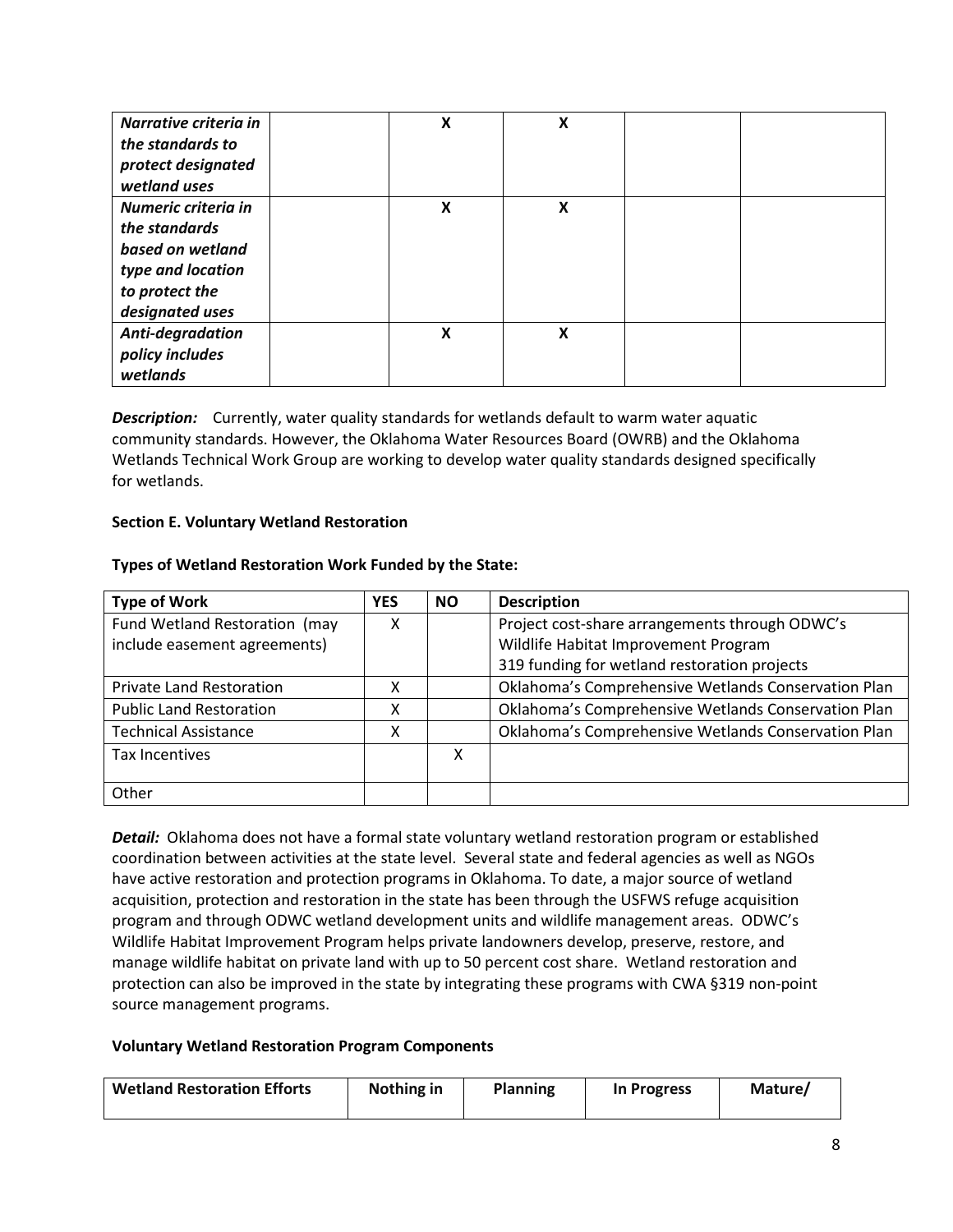|                                                                                                                    | the Works |  | Complete |
|--------------------------------------------------------------------------------------------------------------------|-----------|--|----------|
| Program has a set of restoration<br>goals                                                                          | N/A       |  |          |
| Coordinate with relevant<br>agencies that outline<br>restoration/protection goals and<br>strategies and timeframes | N/A       |  |          |
| Developed multi-agency body to<br>coordinate restoration/<br>protection efforts                                    | N/A       |  |          |
| Set restoration goals based on<br>agency objectives and available<br>information                                   | N/A       |  |          |

## **Goals for Restoration Projects**

| Goal                                    | <b>Yes</b> | <b>No</b> | <b>Description</b>                                                                                                                                                               |
|-----------------------------------------|------------|-----------|----------------------------------------------------------------------------------------------------------------------------------------------------------------------------------|
| No Net Loss                             | x          |           |                                                                                                                                                                                  |
| Reverse Loss/Net Gain                   | X          |           | Net-gain wetlands policy for<br>state-owned lands; no-net<br>loss policy for state-funded<br>projects to encourage the<br>restoration, enhancement,<br>and creation of wetlands. |
| Nonpoint Source Pollution (NPS)/WQ      |            |           |                                                                                                                                                                                  |
| <b>Total Maximum Daily Load (TMDLs)</b> |            |           |                                                                                                                                                                                  |
| Habitat                                 |            |           |                                                                                                                                                                                  |
| <b>Coastal Protection</b>               |            |           |                                                                                                                                                                                  |
| <b>Floodwater Protection</b>            |            |           |                                                                                                                                                                                  |
| Groundwater                             |            |           |                                                                                                                                                                                  |
| Other (Biodiversity)                    | χ          |           |                                                                                                                                                                                  |

**Detail:** There are no overall acreage goals for wetland restoration in the state, but the goal stated in *Oklahoma's Comprehensive Wetlands Conservation Plan* is as follows: "The goals of the State of Oklahoma are to conserve, enhance, and restore the quantity and biological diversity of all wetlands in the state." An objective within Oklahoma's Comprehensive Wetlands Conservation Plan states: "To establish a net-gain wetlands policy for state-owned lands and a no-net loss policy for state-funded projects to encourage the restoration, enhancement, and creation of wetlands."

## **Landowner Guides and Handbooks to Assist with Voluntary Wetland Restoration Efforts**

The Oklahoma Conservation Commission (OCC) maintains *Oklahoma's Wetland Registry*, a database that connects landowners with potentially restorable wetland locations, with parties that desire to restore wetlands. The registry works by providing a voluntary listing of public and private lands available for wetland restoration, which can be queried by location or site characteristics. In this way landowners are able to advertise their land as restorable, and those in need of restoration can find a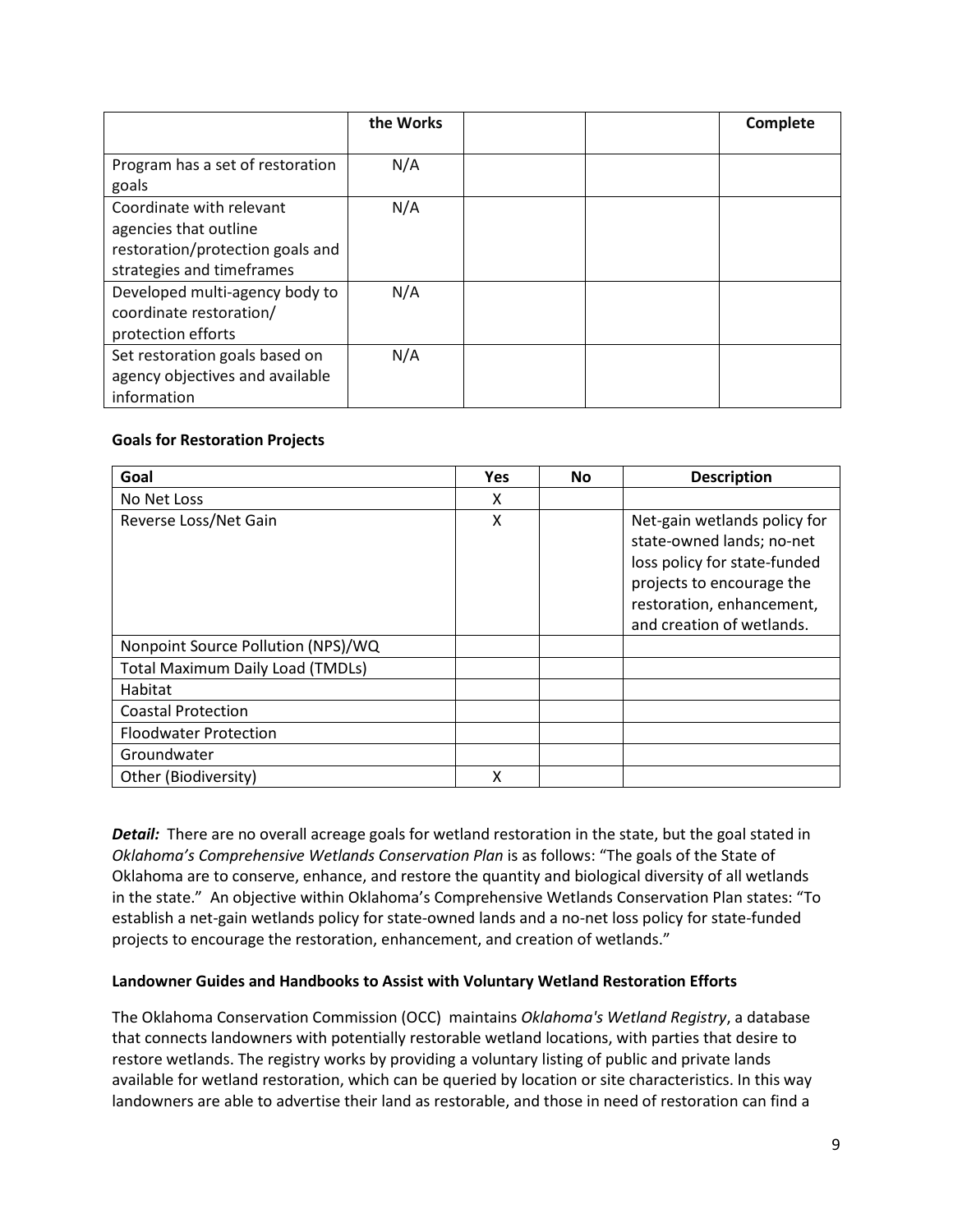potential site to meet needs. Additionally, Commission is in the process of developing a database of potentially restorable wetland sites that can be restored to improve the water quality of downstream lakes and streams in high priority watersheds. For more information, go to: <https://www.ok.gov/wetlands/Assistance/Restoration/>

### <span id="page-9-0"></span>**Section F. Innovative and/or Highly Effective Education and Outreach**

Information not available.

### **Section G. Climate Change and Wetlands**

Information not available.

### <span id="page-9-1"></span>**Section H. Integration**

| Entity/Program Area                     | Yes/No      | Description of the Connection |
|-----------------------------------------|-------------|-------------------------------|
| NPDES/NPS/Stormwater                    | Information |                               |
|                                         | unavailable |                               |
| 303(d)                                  | Information |                               |
|                                         | unavailable |                               |
| 305(b) reporting on wetlands            | Information |                               |
|                                         | unavailable |                               |
| <b>Total Maximum Daily Load (TMDLs)</b> | Information |                               |
|                                         | unavailable |                               |
| Climate Change/ Resiliency              | Information |                               |
|                                         | unavailable |                               |
| Land Use / Watershed planning           | Information |                               |
|                                         | unavailable |                               |
| Flood/Hazard Mitigation                 | Information |                               |
|                                         | unavailable |                               |
| <b>Coastal Work</b>                     | Information |                               |
|                                         | unavailable |                               |
| <b>Wildlife Action Plan</b>             | Information |                               |
|                                         | unavailable |                               |
| Statewide Comprehensive Outdoor         | Information |                               |
| <b>Recreation Plan (SCORP)</b>          | unavailable |                               |
| Other - Transportation                  | Information |                               |
|                                         | unavailable |                               |

#### **State Wetland Program Contact and Other Relevant Contacts**

**Dr. Elena Jigoulina**  Water Quality Division Oklahoma Department of Environmental Quality P.O. Box 1677 Oklahoma City, OK 73101-1677 (405) 702-8200 [Elena.jogoulina@deq.ok.gov](mailto:Elena.jogoulina@deq.ok.gov)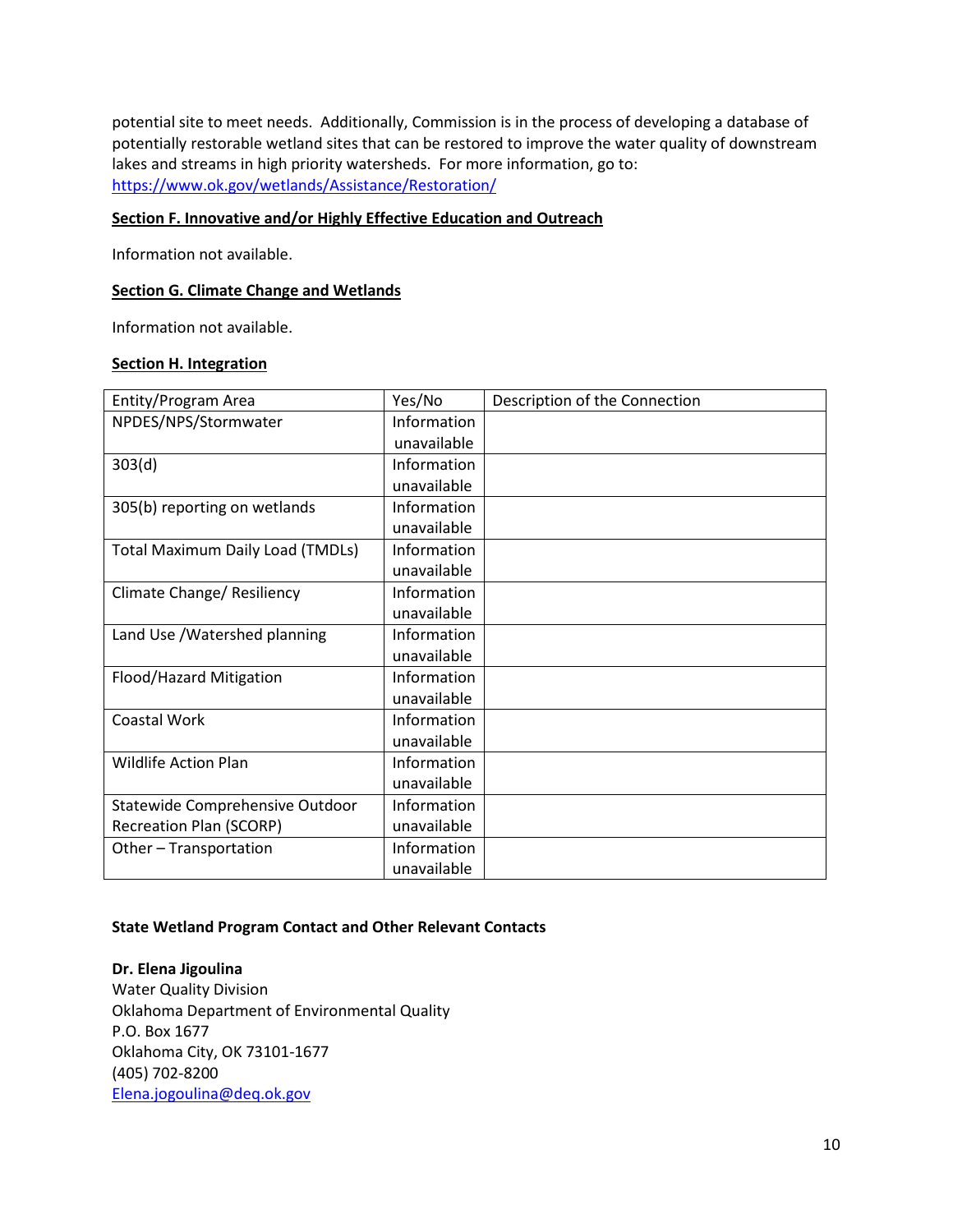## **Brooks Trammel**

Oklahoma Conservation Commission Water Quality Monitoring Coordinator 4545 N. Lincoln Blvd. Suite 11A Oklahoma City, OK 73105 (405) 522-6908 Brooks.trammel@conservation.ok.gov

# **State Wetland Program Development Continuum**

| <b>Continuum Stage</b>              |           | <b>Core Element</b><br>1: Regulation | <b>Core Element</b><br>2: Monitoring<br>& Assessment | <b>Core Element 3:</b><br><b>Wetland Water</b><br>Quality<br><b>Standards</b> | <b>Core Element</b><br>4:<br>Voluntary<br><b>Restoration</b> |
|-------------------------------------|-----------|--------------------------------------|------------------------------------------------------|-------------------------------------------------------------------------------|--------------------------------------------------------------|
| <b>Mature Stage</b>                 | High<br>Ж | 401<br><b>Certification</b><br>Only  |                                                      |                                                                               | X                                                            |
| <b>Initial Implementation Stage</b> |           |                                      |                                                      |                                                                               |                                                              |
| <b>Development Stage</b>            |           |                                      | X                                                    | X                                                                             |                                                              |
| <b>Early Stage</b>                  | Low       |                                      |                                                      |                                                                               |                                                              |

# **Section J. Useful Websites**

# **State Government Programs**

- 1. Oklahoma Conservation Commission
	- a) Water Quality Division
		- i. Wetlands Program [http://www.ok.gov/conservation/Agency\\_Divisions/Water\\_Quality\\_Division/](http://www.ok.gov/conservation/Agency_Divisions/Water_Quality_Division/Wetlands_Program/) Wetlands Program/
		- i. Wetland Program Plan [http://www.okstatechamber.com/additional/ceo/pdf/Oklahoma\\_WPP\\_draft\\_](http://www.okstatechamber.com/additional/ceo/pdf/Oklahoma_WPP_draft_revised_draft4_5_13.pdf) [revised\\_draft4\\_5\\_13.pdf](http://www.okstatechamber.com/additional/ceo/pdf/Oklahoma_WPP_draft_revised_draft4_5_13.pdf)
		- ii. Wetlands Registry [http://www.ok.gov/conservation/Agency\\_Divisions/Water\\_Quality\\_Division/](http://www.ok.gov/conservation/Agency_Divisions/Water_Quality_Division/Wetlands_Program/Wetlands_Registry.html) [Wetlands\\_Program/Wetlands\\_Registry.html](http://www.ok.gov/conservation/Agency_Divisions/Water_Quality_Division/Wetlands_Program/Wetlands_Registry.html)
		- iii. Wetlands Working Group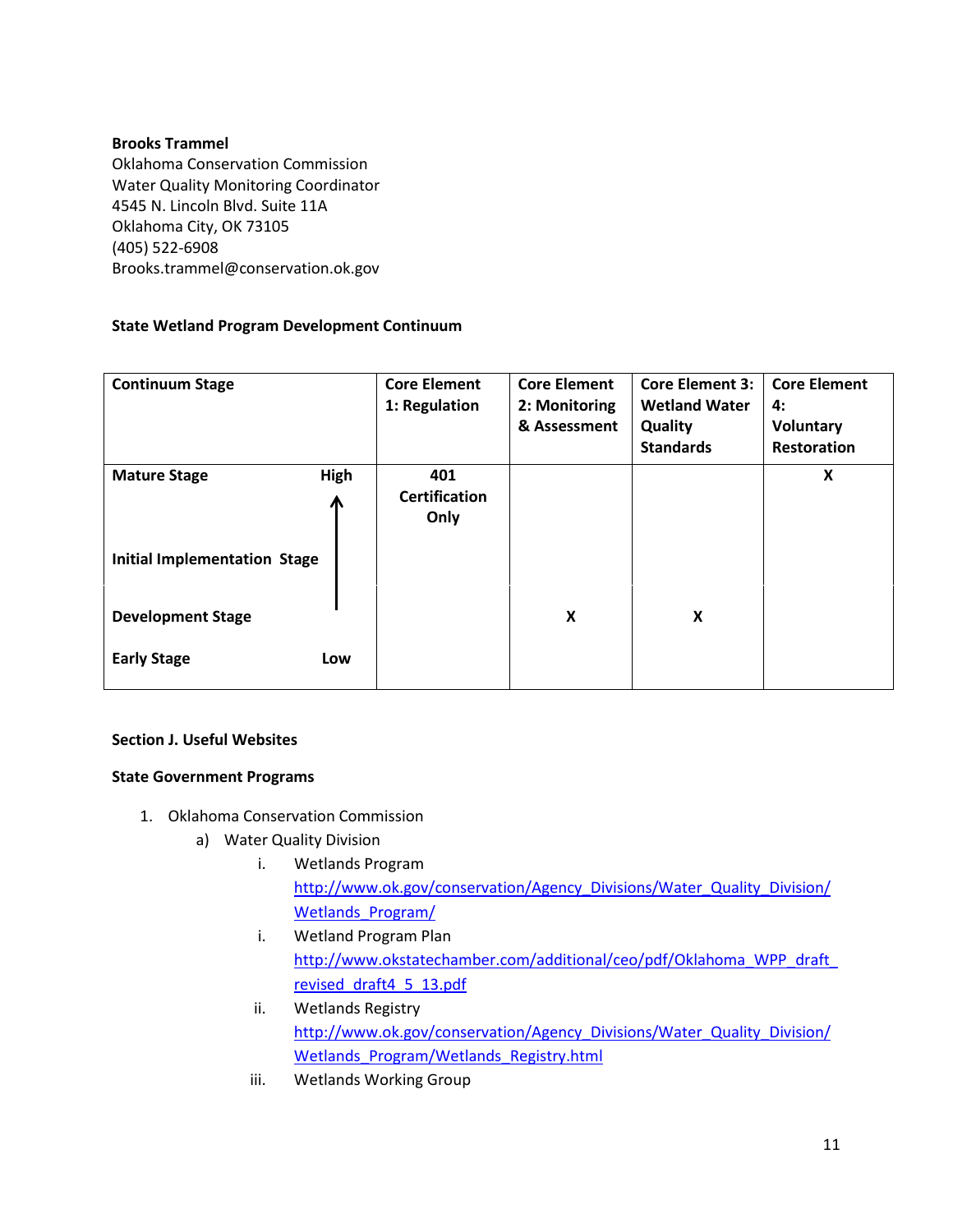[http://www.ok.gov/conservation/Agency\\_Divisions/Water\\_Quality\\_Division/](http://www.ok.gov/conservation/Agency_Divisions/Water_Quality_Division/Wetlands_Program/Wetlands_Working_Group.html) Wetlands Program/Wetlands Working Group.html

- iv. Water Quality Monitoring [http://www.ok.gov/conservation/Agency\\_Divisions/Water\\_Quality\\_Division/](http://www.ok.gov/conservation/Agency_Divisions/Water_Quality_Division/WQ_Monitoring/) [WQ\\_Monitoring/](http://www.ok.gov/conservation/Agency_Divisions/Water_Quality_Division/WQ_Monitoring/)
- b) Conservation Programs Division [http://www.ok.gov/conservation/Agency\\_Divisions/Conservation\\_Programs\\_Division/in](http://www.ok.gov/conservation/Agency_Divisions/Conservation_Programs_Division/index.html) [dex.html](http://www.ok.gov/conservation/Agency_Divisions/Conservation_Programs_Division/index.html)
- c) Conservation Districts [http://www.ok.gov/conservation/Conservation\\_Districts/index.html](http://www.ok.gov/conservation/Conservation_Districts/index.html)
- 2. Department of Wildlife Conservation
	- a) Biodiversity Plan
		- <http://www.wildlifedepartment.com/wildlifemgmt/biodiversity.htm>
- 3. Water Resources Board
	- <http://www.owrb.ok.gov/>
		- a) Water Quality Standards <http://www.owrb.ok.gov/quality/index.php>
		- b) Technical Studies <http://www.owrb.ok.gov/studies/index.php>
		- c) Hazard Mitigation <http://www.owrb.ok.gov/hazard/index.php>
- 4. Department of Environmental Quality
	- a) Water Quality Division

The primary function of WQD is to maintain clean water for Oklahoma by regulating facilities that produce and distribute public drinking water and that treat, transport, store, and discharge wastewater.WQD is also responsible -- in cooperation with other state agencies -- for maintaining water quality standards in Oklahoma's lakes, rivers, and streams

<http://www.deq.state.ok.us/wqdnew/index.htm>

- i. Groundwater Monitoring <http://www.deq.state.ok.us/wqdnew/groundwater/index.html>
- ii. Integrated Water Quality Assessment [http://www.deq.state.ok.us/wqdnew/305b\\_303d/index.html](http://www.deq.state.ok.us/wqdnew/305b_303d/index.html)
- iii. Source Water Protection <http://www.deq.state.ok.us/wqdnew/sourcewater/index.html>
- iv. Storm Water Program <http://www.deq.state.ok.us/wqdnew/stormwater/index.html>
- v. TMDLs & Water Quality Modeling <http://www.deq.state.ok.us/wqdnew/tmdl/index.html>
- vi. Toxicity & Biomonitoring <http://www.deq.state.ok.us/wqdnew/toxicity/index.html>
- vii. 401/404 State Water Quality Review